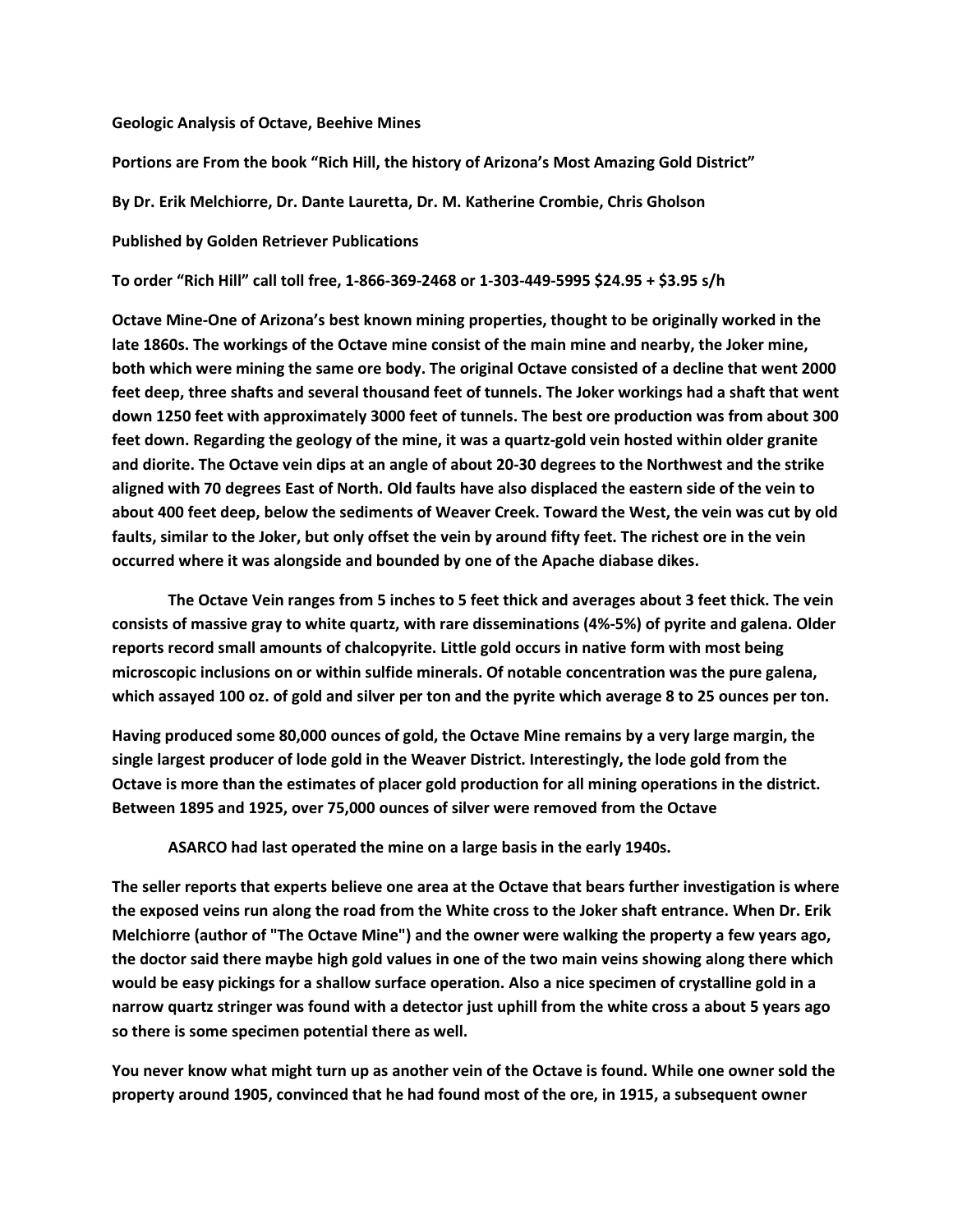hired a crack mining engineer named J. Nelson Nevius who felt the mine had been mismanaged and the vein was not properly traced. He had his workers start uncovering a vein and do some work around what was called the Joker Shaft. They believed the main Octave vein had been offset by faulting in this area, and the awesome quality of what they found set a high-water mark for the property. Nicknamed "The New York Stope," the tunnels there produced 25,000 ounces of gold. The exceptionally-rich ore averaged one ounce of gold and one ounce of silver per ton, with the highest sample recording a jaw-dropping 6.1 ounces of gold per ton, while galena-bearing rock in the New York stope got as high as 12.84 ounces of gold/ton and almost as much silver.

Between the Octave and the Joker operations, there were more than 25 miles of tunnels, at 100-footintervals.

Early miners, in an attempt to get a piece this incredible Octave vein, filed claims all the way up the mountain, and included off-shoots of the vein. This 266 acre offering includes that land.

Beehive Mine- Believed my many geologists as an extension of the Octave Vein, the Beehive vein has virtually identical mineralogy, orientation and structure. Notable minerals reported and confirmed include bornite, tetrahedrite and gold-silver tellurides. The Beehive Mine is located at the center of the Golden Age claim where the vein intersects a north-west trending shear, or fault zone. The mine was first operated from the late 1890s to 1915 by the original owner. It was patented by a second owner, Andrew Peterson in 1900.

The Ziegler Tunnel, named for the first owner, is an inclined shaft that follows the vein down dip for 1100 feet. Various levels from the shaft had stopes on the high-grade ore. There are no detailed working, which are now largely under water and inaccessible. Ore pockets averaged .5 to 5 oz. of gold per ton, and one exceptionally rich ore chute yielded over 250 ounces of gold. In early 1920, Phelps Dodge Mining explored the property and reported "pocketey quartz." Unfortunately, the tonnage of ore required for a major mining operation was not blocked out and the asking price was too high.

In 1982, International Gold and Minerals Ltd. Drilled several exploratory holds to examine the vein at depth. Results must have been moderately promising, as in 1984, another larger company from Canada, began a second drilling program. Crusier Minerals drilled several holes, and reported 4-8 foot-wide intercepts of the vein with depth, averaging .19 to .39 oz. gold per ton.

According to the owner, he has copy of a study done at the Beehive in 1982 that included a very modest rotary drill program (several thousand feet). The seller indicates it was fairly informative and was able to prove the continuity of the beehive vein structure to a depth of 650' on the dip and 2000' on strike. There were an insufficient number of intercepts with the vein (significant depth to intercept and consequently high drilling cost) to draw any real conclusions as to homogenous values throughout the zone of study which could be used to calculate reserves with any accuracy in my opinion. It is believed that this will be the same problem faced by any small drilling program.

These two mines represent but a small portion of the entire 266 acres of patented claims. being offered for sale.